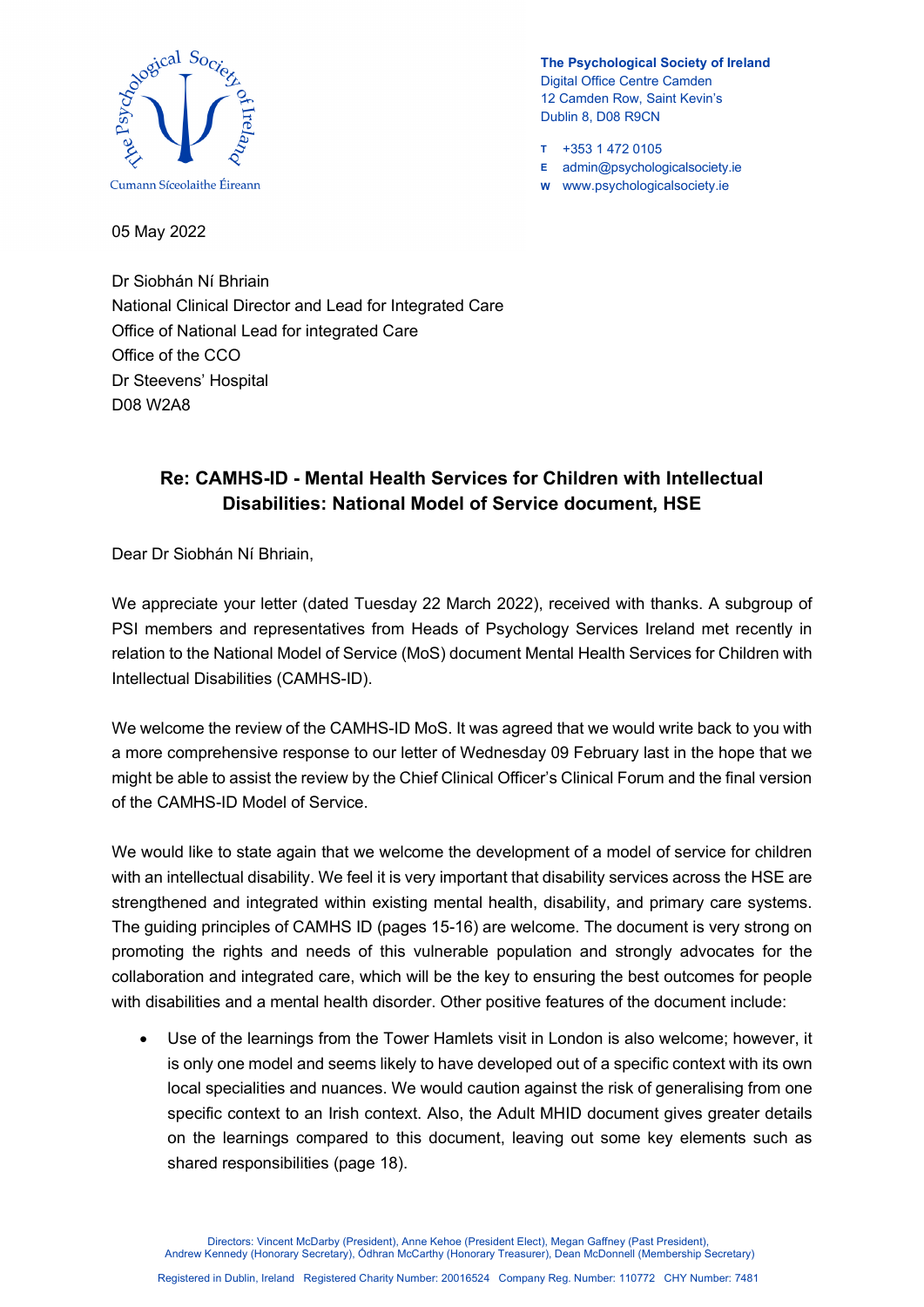

- **T** +353 1 472 0105
- **E** admin@psychologicalsociety.ie
- **W** www.psychologicalsociety.ie
- The section of specialist populations and those with complex needs and children with a mild ID and ASD is welcomed.
- While the document refers to the CAMHS Standard Operational Procedure (SOP, 2015), this document only names GPs and other medics as referrals sources. This is contrary to the more up-to-date CAMHS Operational Guidelines (COG, 2019). For clarity and consistency, the CAMHS ID team should be consistent with existing HSE policies.
- The referral and discharge process is also significantly limited and has no vision of integrated care across the different care groups.
- While the document refers to working with CDNTs, evidence of how this should work in Section 5 is absent. There is no reference to co-production of shared care plans; it does not reference the HSE Joint Working Protocol of PCC, Disability and CAMHS services (2017), the Integrated Care Forms and how CAMHS ID can play an integrated role in these HSE forums.
- In terms of role descriptions for MDT members, these are quite prescriptive, and do not refer to the nuance in developing specialist mental health interventions for children with complex needs. Clinicians require integration of knowledge and skills of specialist mental assessments and treatments and have the ability to adapt these appropriately for young people with an intellectual disability.
- There is a reference to inpatient treatment. As far as we are aware there are no MHID CAMHS specialist beds in Ireland currently.
- Overall, Section 5-7 does not reflect the guiding principles as set out in the beginning of the document.
- The voice of the service user should be at the core of this document and embedded in the CAMHS-ID MoS. While section 2.5.2 references service users and family consultation it is lacking detail and we are unsure if the final draft was shared with Inclusion Ireland and if they had sight of the final draft of the CAMHS-ID MoS. We believe that it is essential that Inclusion Ireland is invited to feedback on the document, and we need to ensure that their concerns and suggestions are incorporated into the final CAMHS-ID MoS.
- The experience of the service users and their families, and their ongoing involvement and input, needs to be an integral part of the CAMHS-ID MoS to ensure they are central to the design and delivery of the service.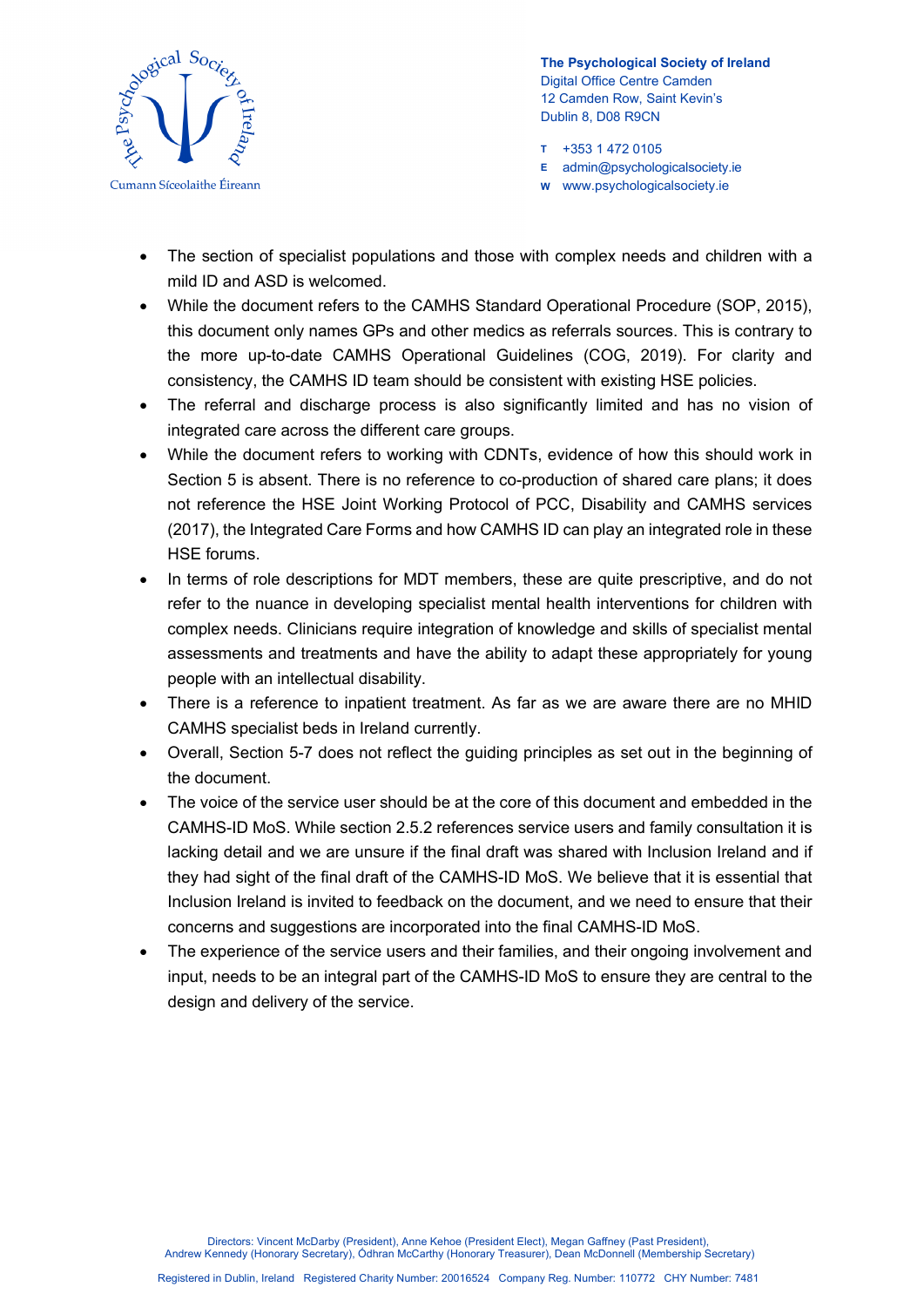

- **T** +353 1 472 0105
- **E** admin@psychologicalsociety.ie
- **W** www.psychologicalsociety.ie

It is the view of the PSI that the CAMHS-ID MoS document, as it currently stands, promotes a medical model of support, it is not child and family centred and does not have an integrated vision of care at its core.

The 'Vision for Change' policy document (2006) recommends a 'shared governance model':

RECOMMENDATION 9.2: The cornerstone of mental health service delivery should be an enhanced multidisciplinary Community Mental Health Team (CMHT), which incorporates a shared governance model, and delivers best-practice community-based care to serve the needs of children, adults and older people (p80).

'Sharing the Vision' (2020) recommends a review of existing clinical leadership models of governance:

The engagement for this policy indicates that models of leadership for the CMHTs should be reviewed in line with international practice. Clinical leadership, as described in AVFC 2006 –16, was vested in the consultant psychiatrist role, in keeping with the requirements of legislation. Consideration should be given to amending legislation to facilitate the delivery of a shared governance model.

- Such a 'shared governance' and 'distributed responsibility' model of Mental Health Service will lead to a more effective and accessible service for families that are more consistent with client centred, recovery-oriented models of practice with people using mental health services.
- A centralised model of clinical responsibility ('ultimate clinical responsibility of the Consultant Psychiatrist') is not in keeping with current models of practice (MHC, 2010, page 20).
- The appointment of a 'Clinical Lead' should not be based on privilege of profession without due regard for competencies required.
- A more appropriate model, and reflective of how negligence cases are settled (e.g., with our State Claims Agency), is one of distributed clinical responsibility whereby responsibility is distributed among the involved team members according to their role and contribution.
- In CAMHS-ID Services there needs to be parity of esteem among colleagues in multidisciplinary teams.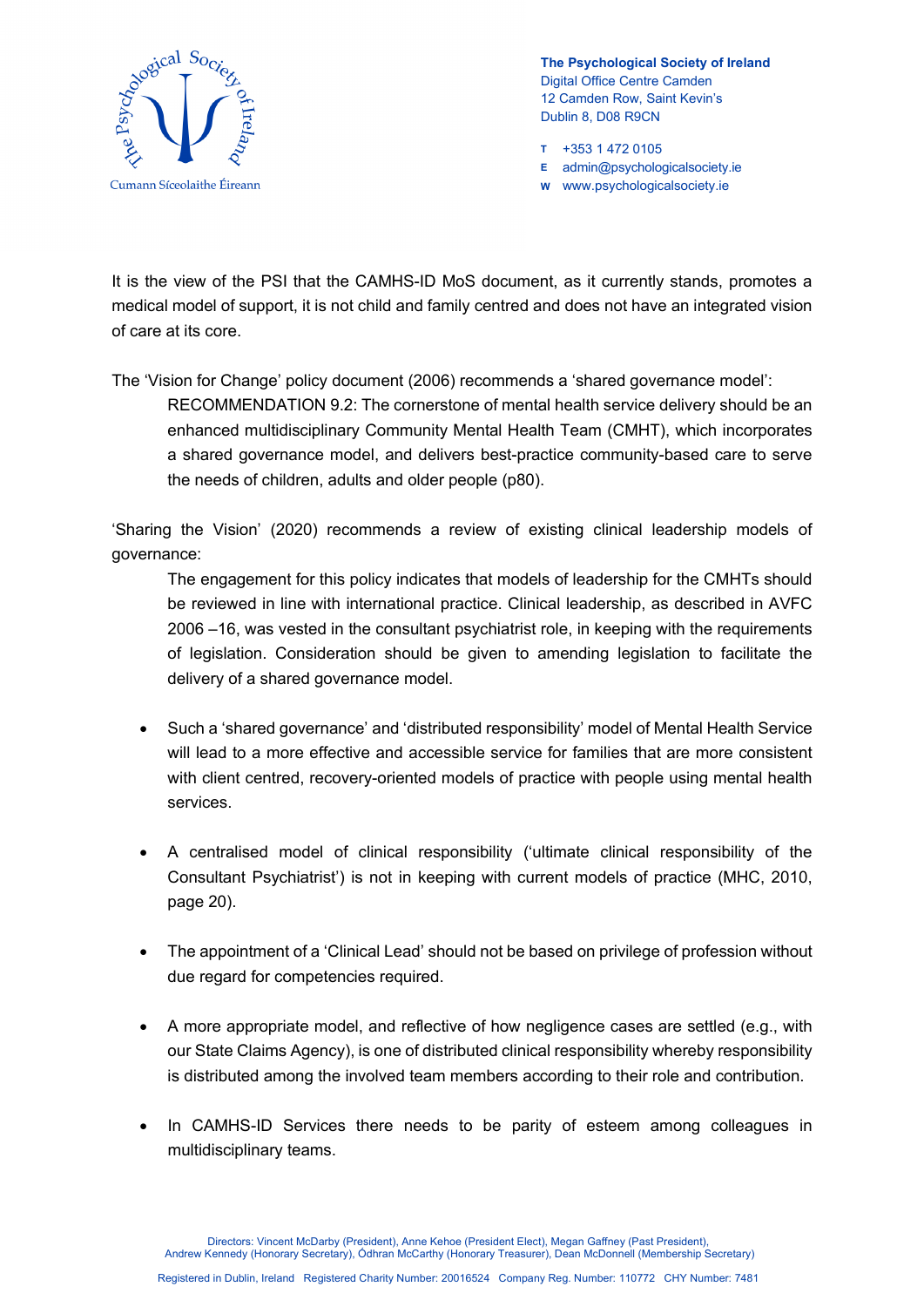

- **T** +353 1 472 0105
- **E** admin@psychologicalsociety.ie
- **W** www.psychologicalsociety.ie
- The PSI believes that the appropriate clinical governance structure is a 'distributed' model of responsibility, where responsibility is distributed among the involved team members according to their role and contribution. This model emphasises mutual accountability and the notion of 'being in the boat together' with regard to achieving team goals.
- Good clinical governance allows for a model of clinical responsibility that recognises that each individual clinician carries clinical autonomy (and responsibility) with regard to their own specific treatment/intervention. The MHC document 'Teamwork within Mental Health Services in Ireland' (2010) articulates this well and the principles should be incorporated into the revised CAMHS-ID MoS.
- The PSI believes that the post should be discipline non-specific, the post holder must be an experienced mental health professional, with the necessary clinical skills and possesses the requisite organisational and interpersonal skills for the role.

The recently published 'Mental Health Services for Adults with Intellectual Disabilities: National Model of Service' (HSE, 2021) has a chapter on governance for Mental Health Intellectual Disability (MHID) teams that is supportive of the above. Section 7 of the model of service outlines all the different areas of governance for MHID teams, covering accountability, communication, and monitoring.

- Each head of discipline (for example, area director of nursing, principal psychologist) holds responsibility for ensuring that each team member operates to the highest clinical standard (7.1 Team governance).
- In-keeping with 'A Vision for Change', each member of the MHID team takes responsibility for the delivery of care in a collaborative and respectful manner, always adhering to a sense of parity of esteem. Clinical governance will be seen as a multidisciplinary activity requiring collaboration across disciplines, supported by the local professional management structures. In addition, all members of the team must adhere to their individual professional code of ethics, and the level of individual clinical responsibility associated with their job description, and their scope of practice (7.2 Clinical responsibility).

The PSI recommends that the Clinical Governance structure, as outlined above, is reflected within the amended CAMHS-ID MoS.